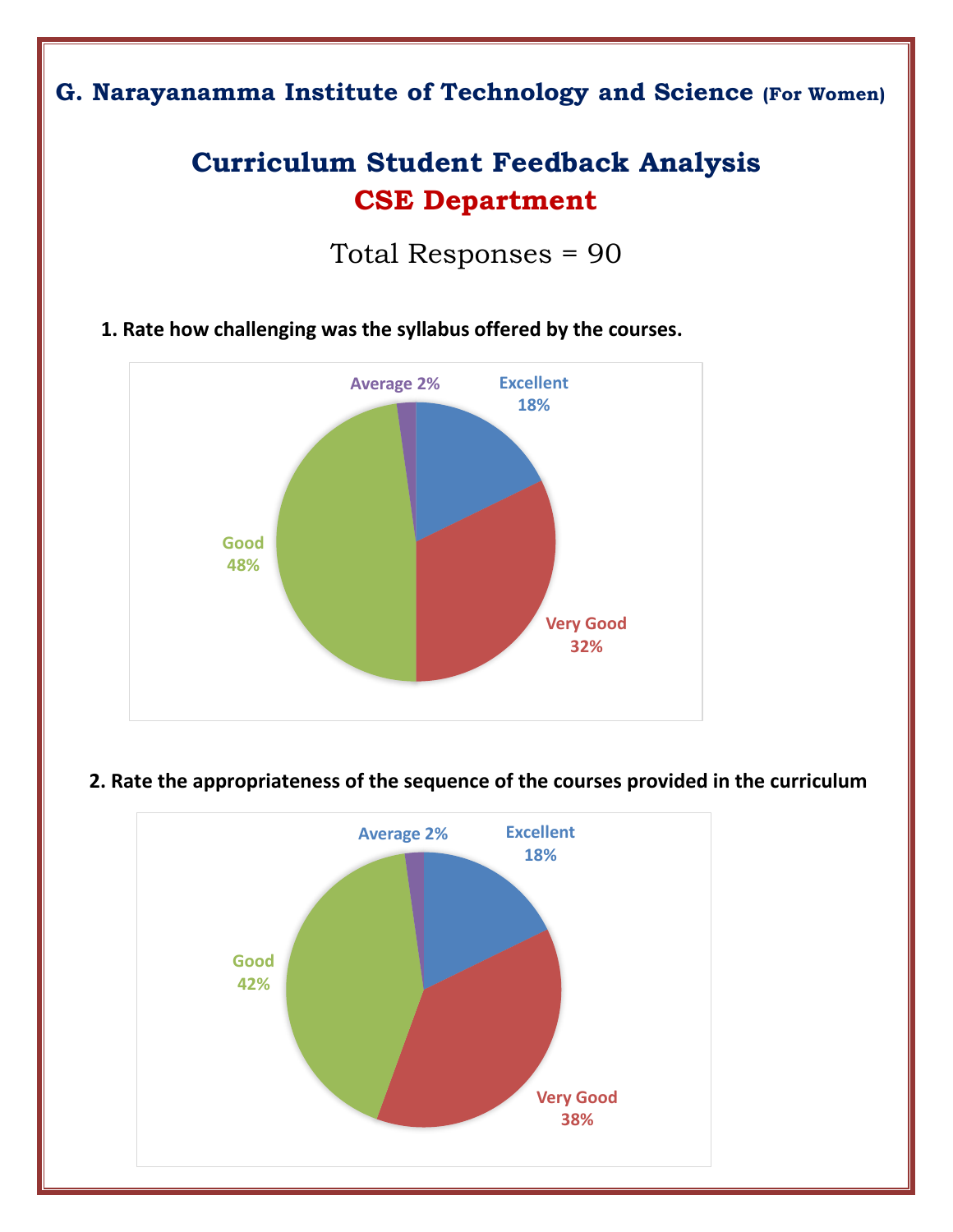**3. Rate the depth of the syllabus of the courses in relation to the competencies expected by industry/current global scenario**



## **4. Rate the sequence of the units/modules in the courses.**

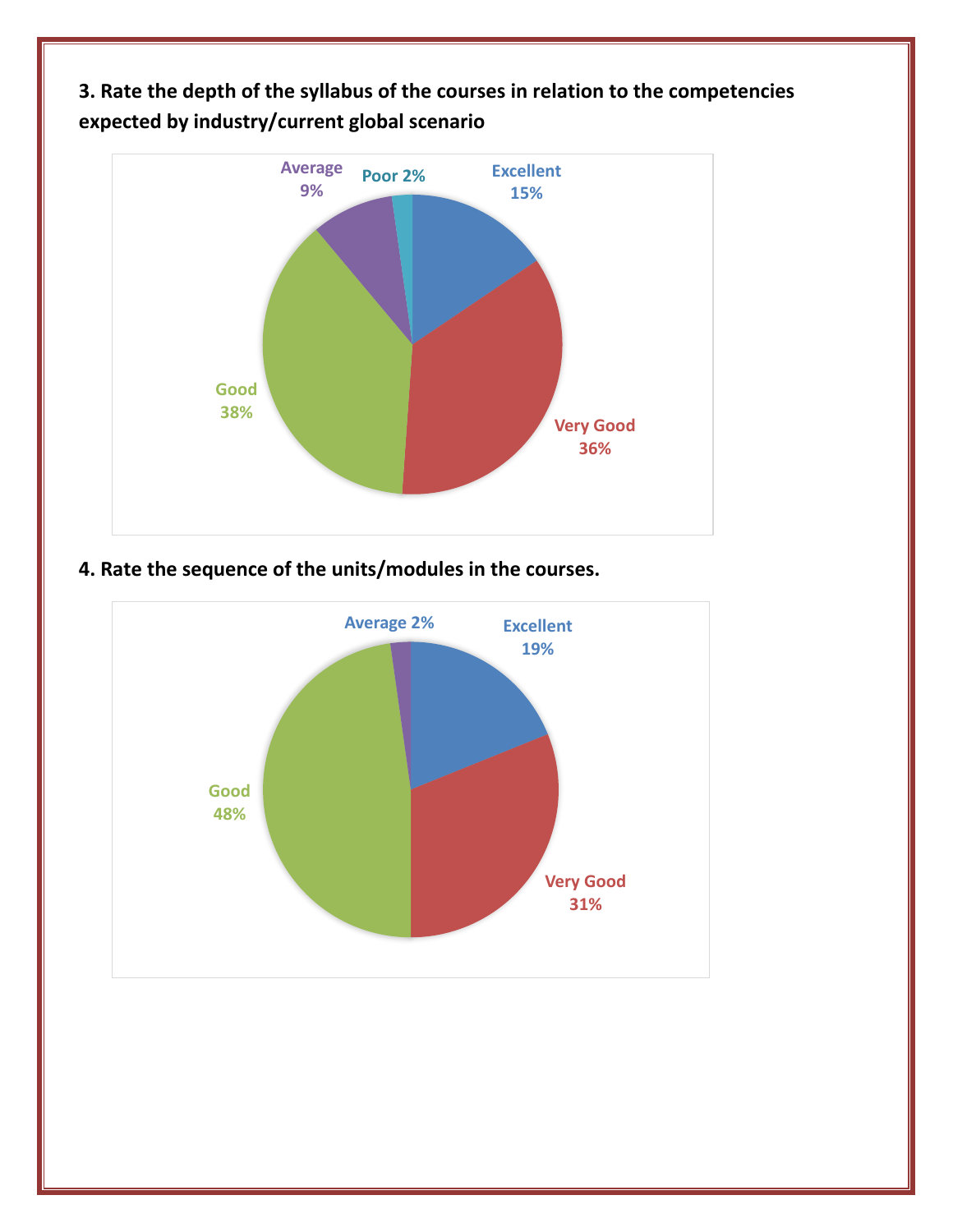

**5. Rate the adequateness of the textbooks and reference books mentioned for the course.**

#### **6. Rate the offering of electives in relation to technology advancements.**

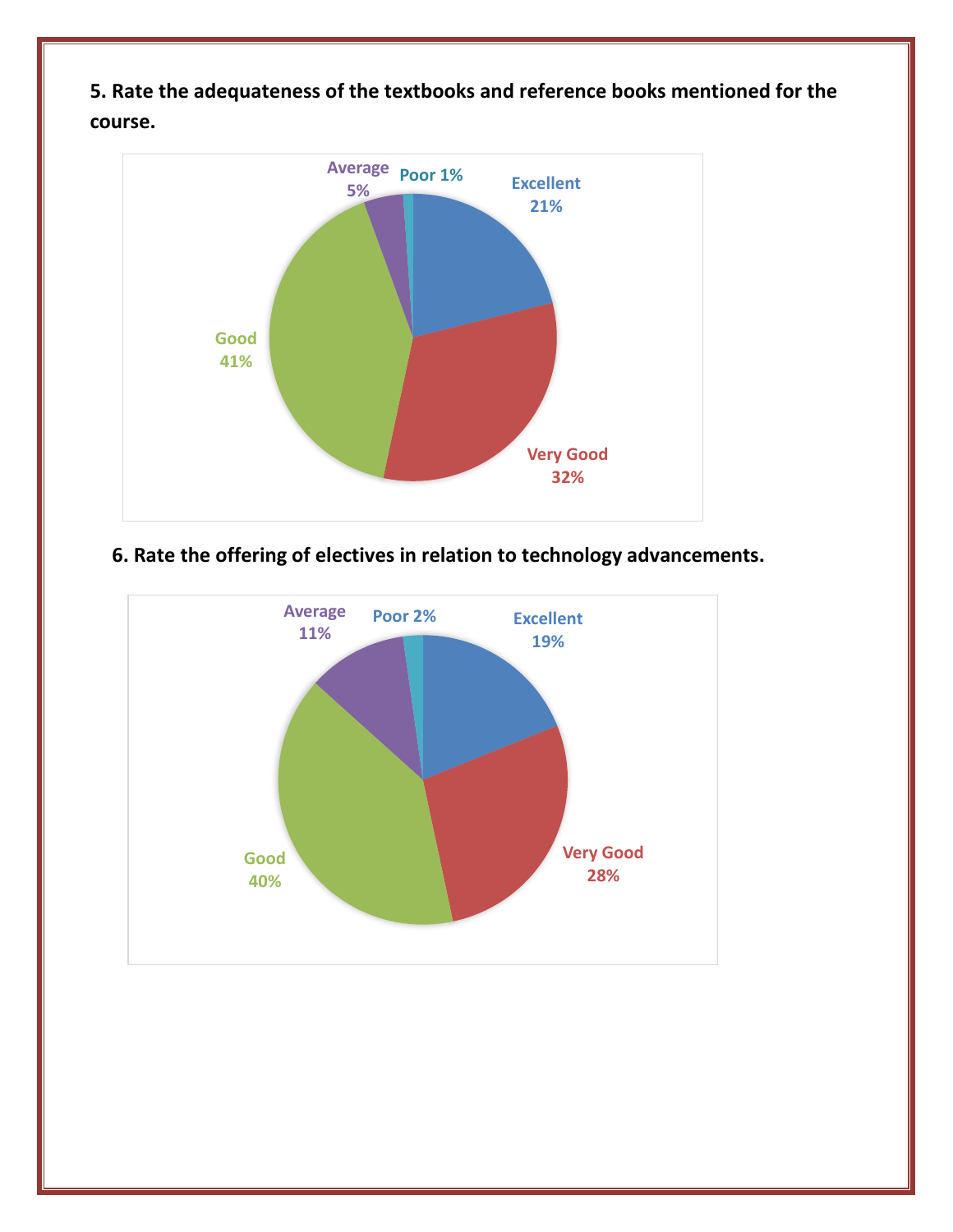

## **7. Rate the design of the courses in terms of extra learning or self-learning.**

**8. Rate the flexibility in choosing the electives in relation to technology advancements.**